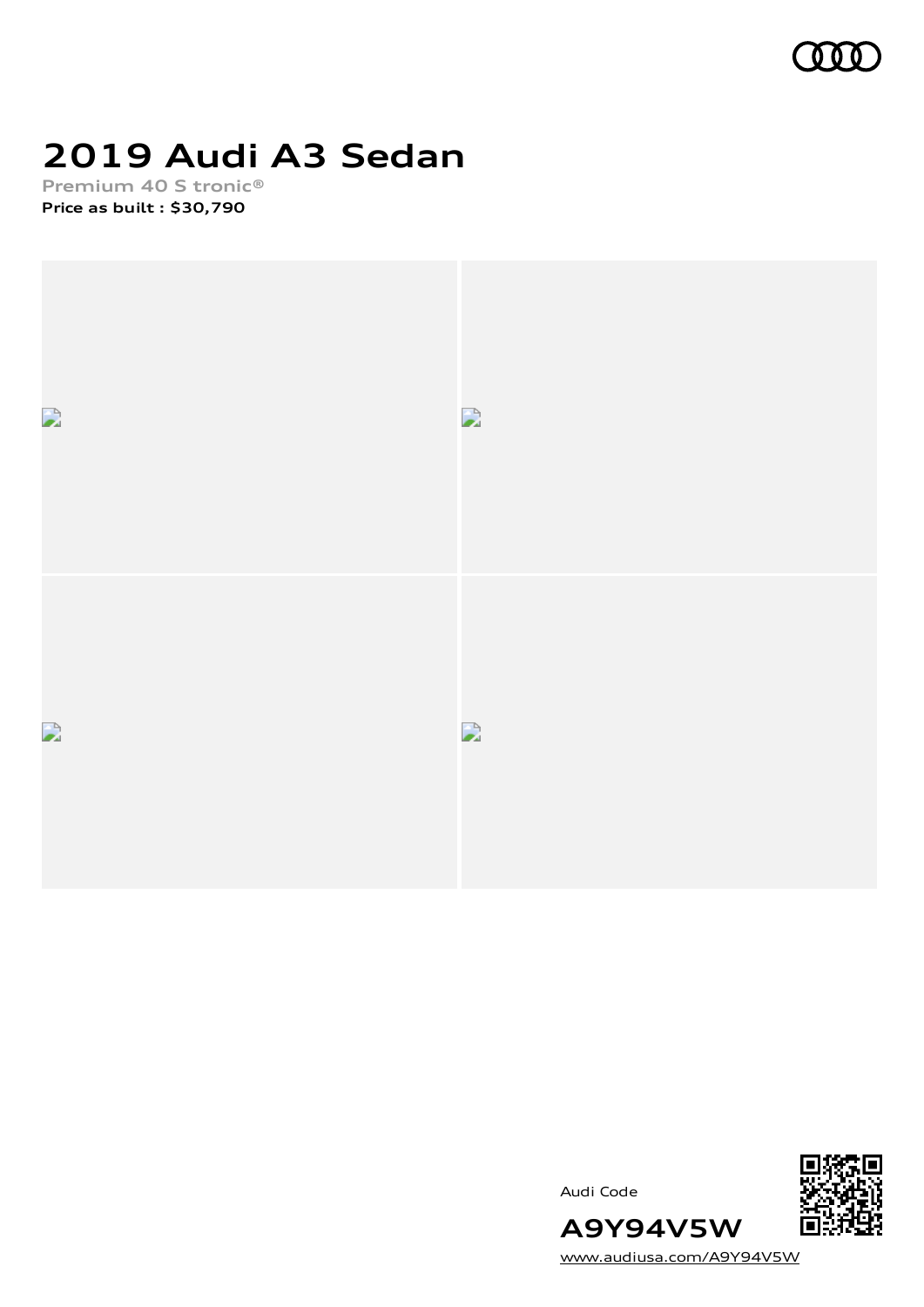# **Summary**

| Audi 2019 Audi A3 Sedan |  |
|-------------------------|--|
| Premium 40 S tronic®    |  |

**Price as buil[t](#page-10-0)** \$30,790

### **Exterior colour**

Brilliant Black

# $\overline{\phantom{a}}$

## **Further Information**

|                 | N٥           |
|-----------------|--------------|
| Mileage         | 28,436 miles |
| Type of vehicle | Used car     |

**Warranty**

### **Interior colour**

| Seats     | Rock Gray |
|-----------|-----------|
| Dashboard | Black     |
| Carpet    | Black     |
| Headliner | Black     |

#### **Audi Code** A9Y94V5W

**Your configuration on www.audiusa.com** [www.audiusa.com/A9Y94V5W](https://www.audiusa.com/A9Y94V5W)

**Commission number** 355ab04a0a0e09b0652d

# **Technical Specifications**

| Engine type                  | 2.0-liter four-cylinder                       |
|------------------------------|-----------------------------------------------|
| stroke                       | Displacement/Bore and 1,984/82.5 x 92.8 cc/mm |
| Torque                       | 222 lb-ft@rpm                                 |
| Top track speed              | 130 mph mph $1$                               |
| Acceleration (0 - 60<br>mph) | 6.6 seconds seconds                           |
| Recommended fuel             | Regular                                       |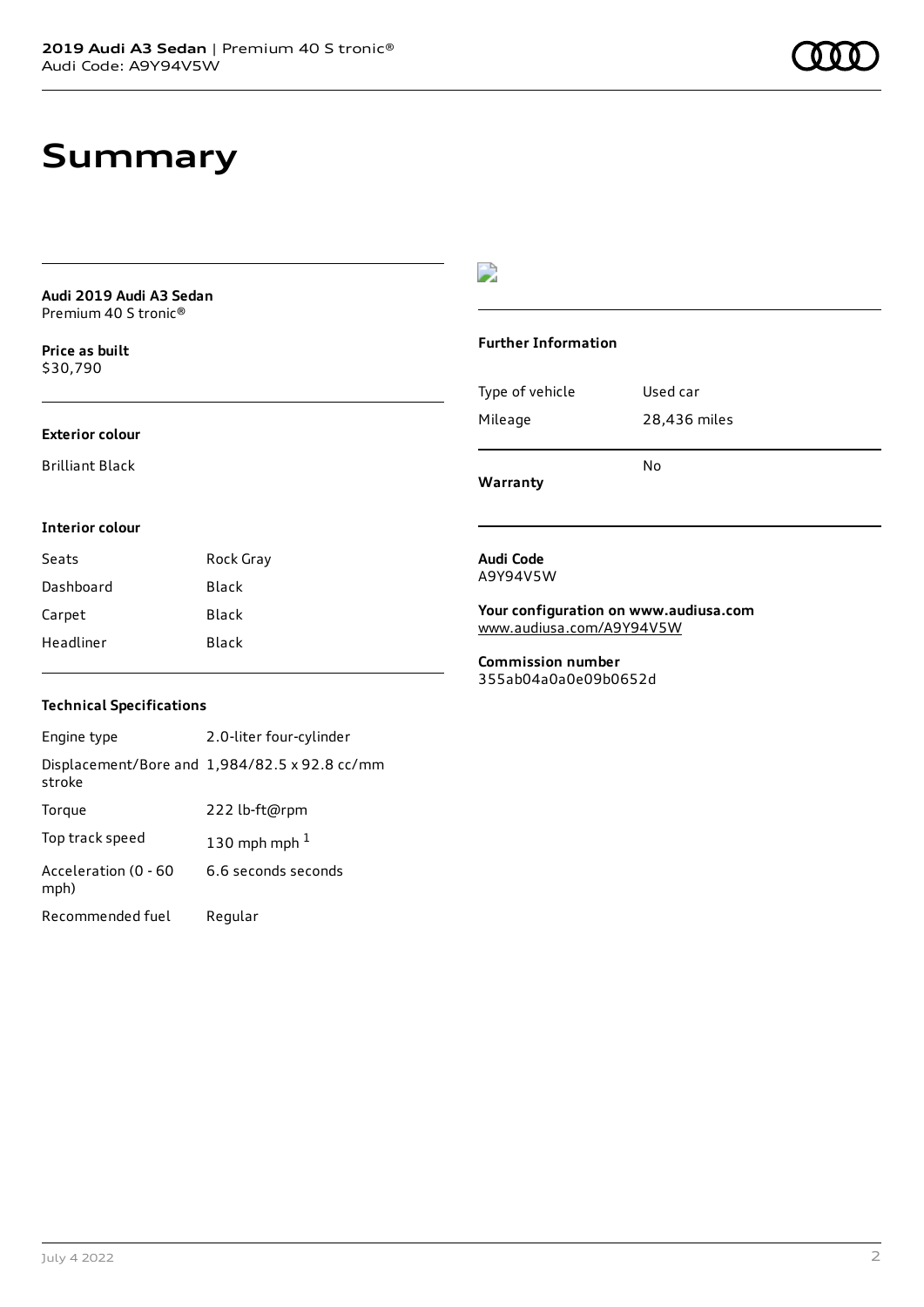# **Equipment**

Brilliant Black

Audi advanced key-keyless start, stop and entry

Aluminum trim around exterior windows

18" 5-double-spoke design bi-color finish wheels

Convenience package

Ambient LED interior lighting package

MMI® radio

Audi side assist







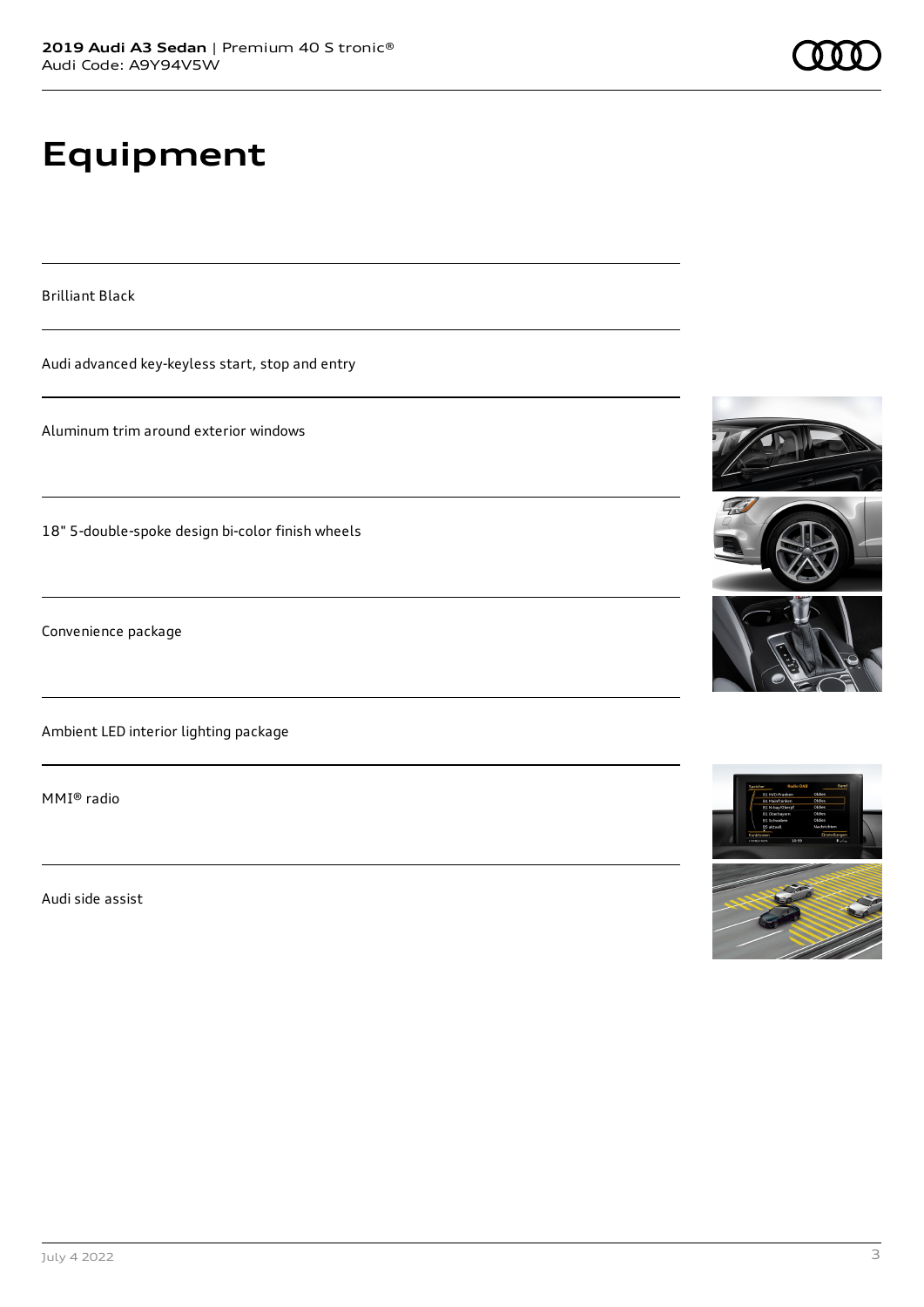**Standard features**

# **Safety and Security**

| 4UB             | Driver and front-passenger advanced airbags                         |
|-----------------|---------------------------------------------------------------------|
| 1AS             | Electronic Stability Control (ESC) with<br>traction control (ASR)   |
| UH1             | Electromechanical parking brake                                     |
| 8T2             | Cruise control with coast, resume and<br>accelerate features        |
| 6Y8             | Top track speed of 155 mph                                          |
| 4H <sub>3</sub> | Integrated child door locks in rear doors                           |
| 1N3             | Electromechanical power steering                                    |
| 7K6             | Tire-pressure monitoring system                                     |
| 4X3             | Front thorax side airbags and Sideguard®<br>head curtain airbags    |
| 8N6             | Rain/light sensor for automatic windshield<br>wipers and headlights |
| 3B7             | Lower Anchors and Tethers for Children<br>(LATCH) in rear seats     |
|                 |                                                                     |

## **Exterior**

| 0PO  | Dual exhaust outlets with chrome tips                    |
|------|----------------------------------------------------------|
| 6XD  | Power-adjustable heated exterior side<br>mirrors         |
| 1S1  | Car jack                                                 |
| 9T 1 | Heated windshield washer nozzles                         |
| 0N4  | 4-link rear suspension                                   |
| 8IH  | Xenon plus headlights with LED daytime<br>running lights |
| 8TB  | Rear fog lights                                          |
| HX9  | 18" 225/40 all-season tires                              |
| 8SK  | LED taillights                                           |
| 4KC  | Side and rear windows in heat-insulating<br>glass        |

## **Interior**

| QJ1             | Aluminum interior package (climate control<br>vent and door handle surrounds, mirror and<br>window control trims) |
|-----------------|-------------------------------------------------------------------------------------------------------------------|
| 3FB             | Panoramic sunroof                                                                                                 |
| 7M3             | Aluminum door sill inlays                                                                                         |
| 6NO             | Black cloth headliner                                                                                             |
| 9 A K           | Dual-zone automatic climate control                                                                               |
| 412             | Manual-dimming interior rear view mirror                                                                          |
| 1 XW            | Three-spoke multifunction steering wheel                                                                          |
| 6F3             | Front center armrest                                                                                              |
| 7F9             | Leather-wrapped gear selector                                                                                     |
| 3 <sub>NU</sub> | Load-through facility                                                                                             |
| 7HA             | Standard leather package                                                                                          |
| N4M             | Leather seating surfaces                                                                                          |
| 4A3             | <b>Heated front seats</b>                                                                                         |
| 5 M A           | Micrometallic Silver inlays                                                                                       |

### **Infotainment and Driver Assistance**

| 6K2             | Audi pre sense® front with pedestrian<br>protection                                                                               |
|-----------------|-----------------------------------------------------------------------------------------------------------------------------------|
| 7W1             | Audi pre sense® basic                                                                                                             |
| UI <sub>2</sub> | Audi smartphone interface including Apple<br>CarPlay <sup>™</sup> and Google™ Android Auto <sup>™</sup> for<br>compatible devices |
| KA <sub>2</sub> | Rear view camera                                                                                                                  |
| 9VD             | Audi sound system                                                                                                                 |
| 9S5             | Driver information system                                                                                                         |
| 7UH             | Connectivity package                                                                                                              |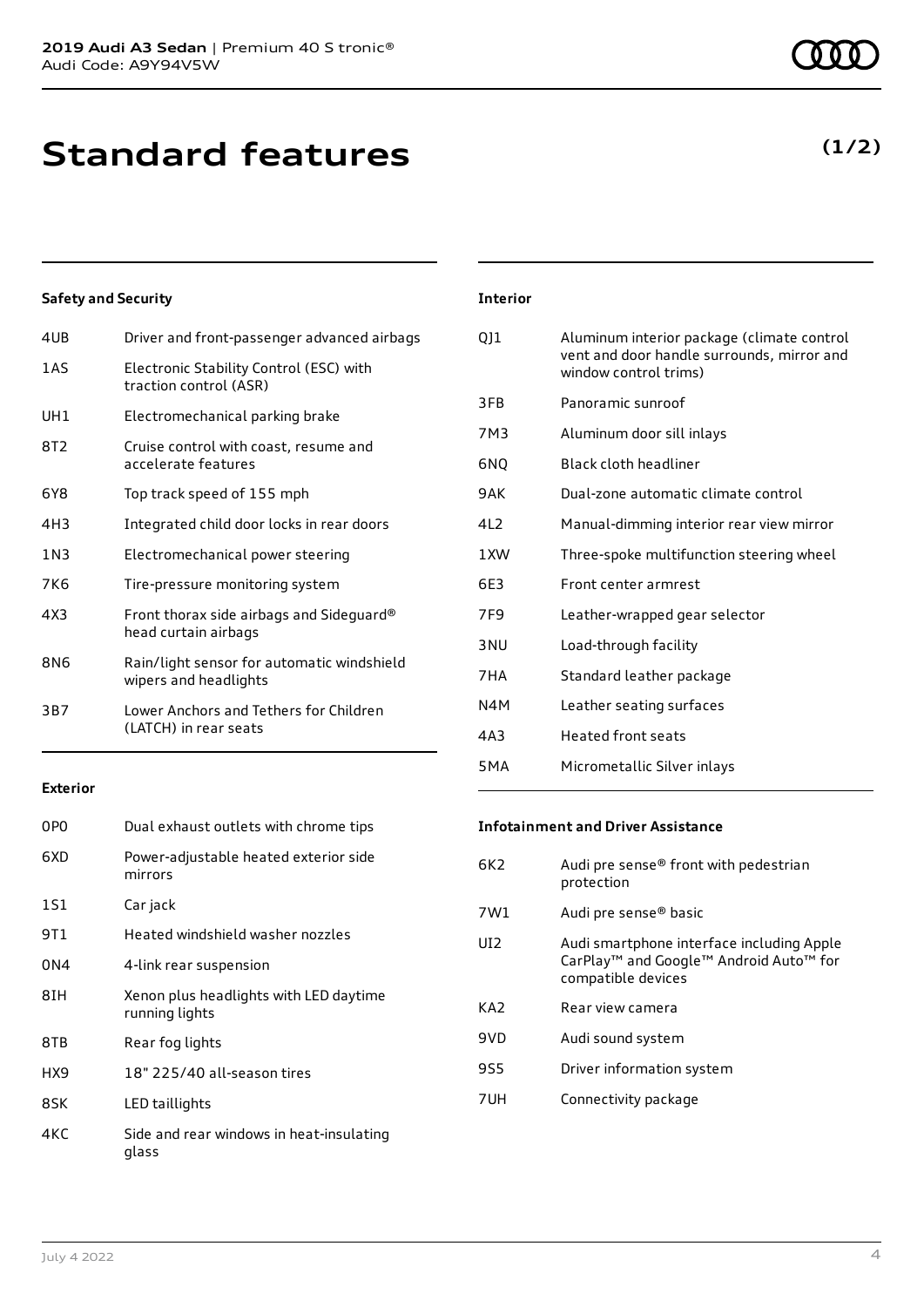# **Standard features**

## **Infotainment and Driver Assistance**

9ZX BLUETOOTH® wireless technology preparation for compatible devices **(2/2)**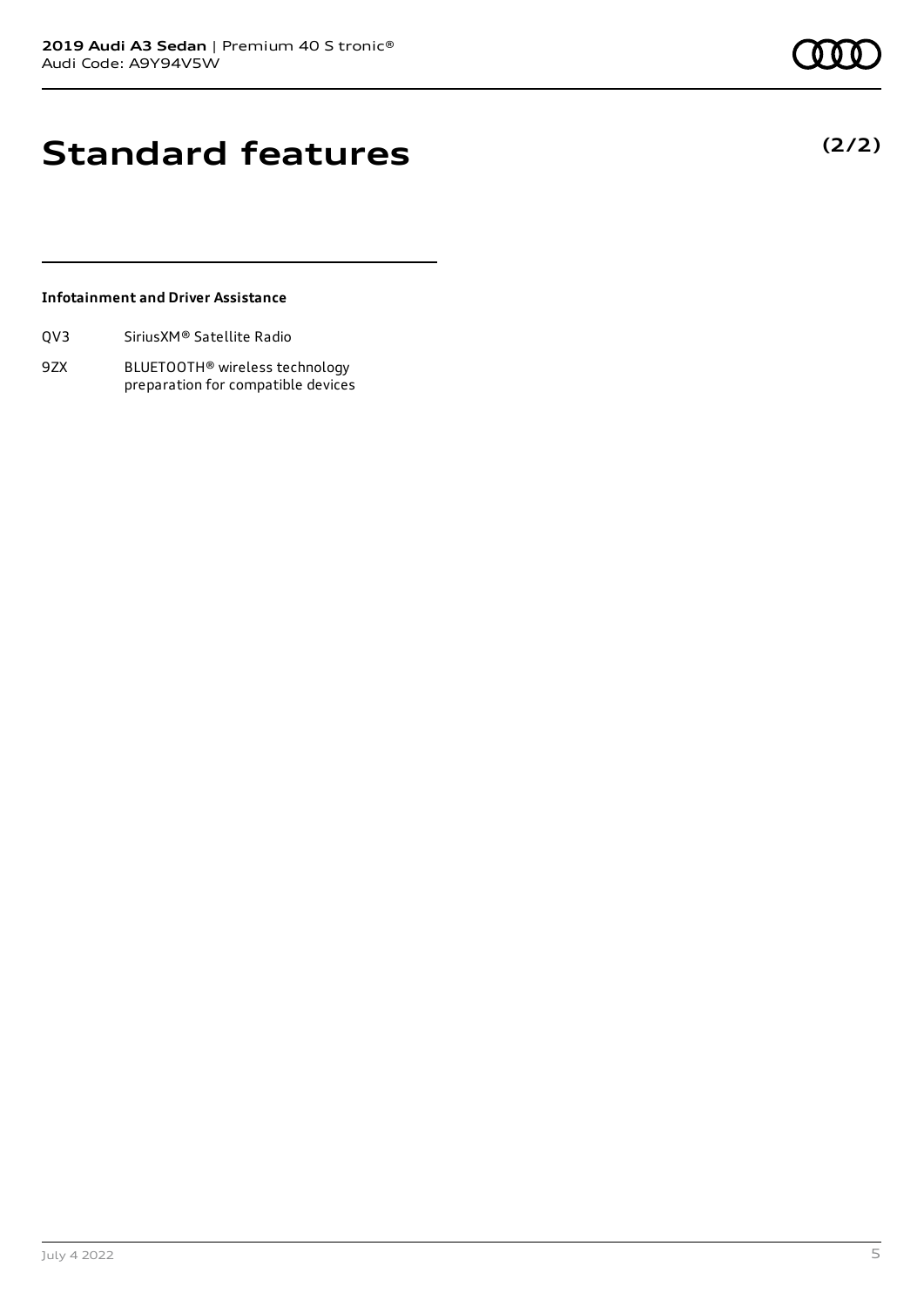# **Dealer remarks**

Dare to compare! Check out this great value!

An all capable and supremely stylish package! The engine breathes better thanks to a turbocharger, improving both performance and economy. With less than 30,000 miles on the odometer, this 4 door sedan prioritizes comfort, safety and convenience. All of the premium features expected of an Audi are offered, including: heated seats, automatic temperature control, and the power moon roof opens up the cabin to the natural environment. It features a front-wheel-drive platform, an automatic transmission, and a 2 liter 4 cylinder engine.

You will have a pleasant shopping experience that is fun, informative, and never high pressured. Stop by our dealership or give us a call for more information.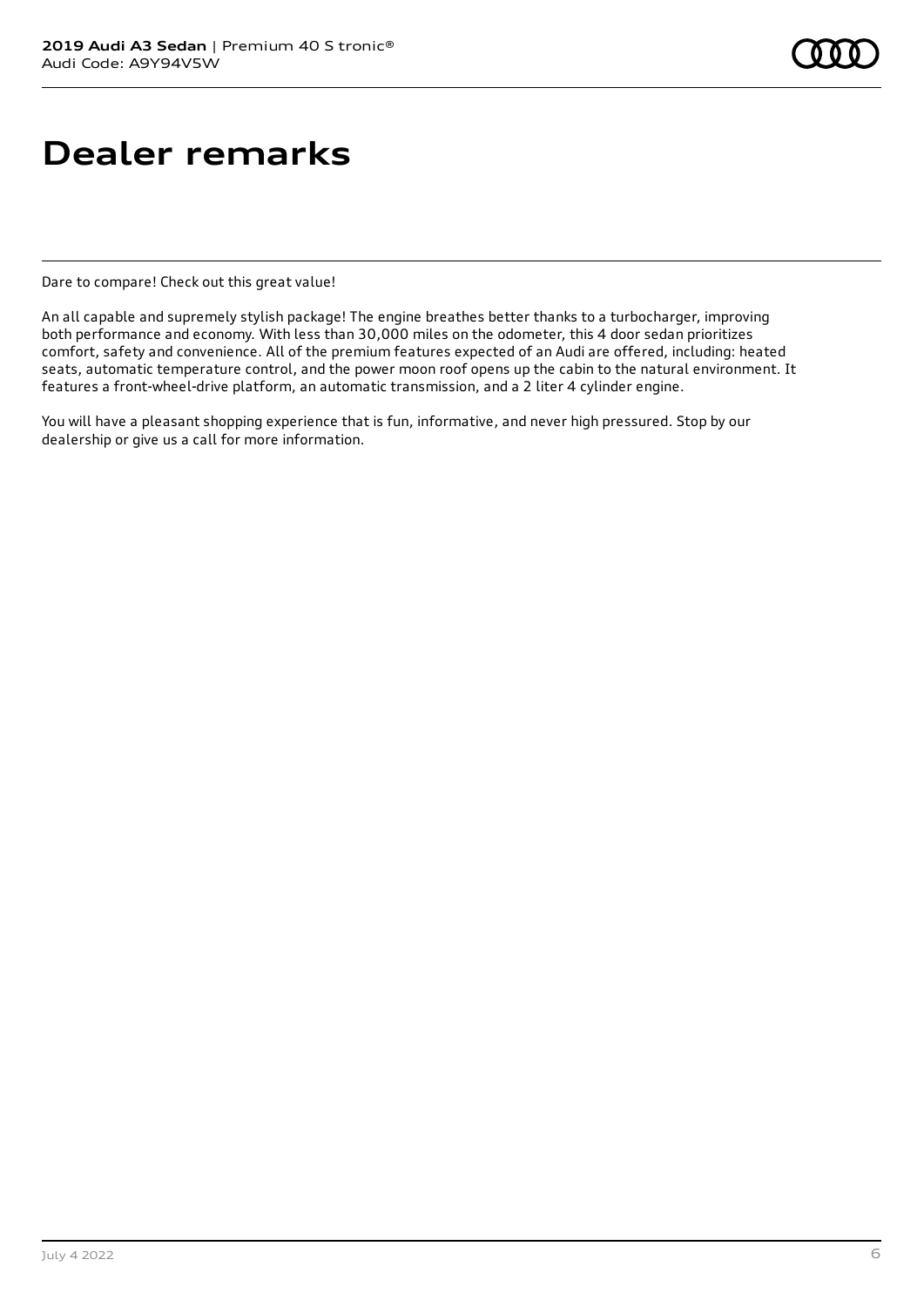# **Technical Specifications**

# **Engineering | Performance**

| Engine type                                 | 2.0-liter four-cylinder                       | Gear          |
|---------------------------------------------|-----------------------------------------------|---------------|
| Power Level                                 | 40                                            | Gear          |
| Displacement                                | 2.01                                          | Gear          |
| Max. output ps/hp                           | 184 @ rpm                                     | <b>Drivet</b> |
| Torque                                      | 222 lb-ft@rpm                                 | Gear          |
| Valvetrain                                  | 16-valve DOHC                                 |               |
| Acceleration (0 - 60                        | 6.6 seconds seconds                           | Gear          |
| mph)                                        |                                               | Trans         |
| Engine block                                | Cast-iron                                     |               |
| Induction/fuel injection Turbocharged/TFSI® |                                               | Gear          |
| Cylinder head                               | Aluminum-alloy                                | Gear          |
| stroke                                      | Displacement/Bore and 1,984/82.5 x 92.8 cc/mm | Gear          |
| Top track speed <sup>1</sup>                | 130 mph mph                                   | Gear          |
|                                             |                                               |               |

## **Electrical system**

| Alternator | 14 Volts - 320A |
|------------|-----------------|
| Battery    | 12 Volts - 59Ah |

# **Transmission | Drivetrain**

| Gear ratios: 6th         | 0.755:1                                                                                           |
|--------------------------|---------------------------------------------------------------------------------------------------|
| Gear ratios: 7th         | 0.635:1                                                                                           |
| Gear ratios: Reverse     | 2.901:1                                                                                           |
| Drivetrain type          | S tronic® dual-clutch                                                                             |
| Gear ratios: Final Drive | 1st-5th 4.769: 1, 6th-7th &<br>Reverse 3.444: 1                                                   |
| Gear ratios: 4th         | 0.925:1                                                                                           |
| Transmission             | Seven-speed S tronic <sup>®</sup> dual-clutch<br>automatic transmission and front-<br>wheel drive |
| Gear ratios: 5th         | 0.705:1                                                                                           |
| Gear ratios: 2nd         | 2.750:1                                                                                           |
| Gear ratios: 3rd         | 1.767:1                                                                                           |
| Gear ratios: 1st         | 3.400:1                                                                                           |

### **Steering**

| Steering type                              | Electromechanical power steering<br>system |
|--------------------------------------------|--------------------------------------------|
| Turning diameter, curb- 36.1 ft<br>to-curb |                                            |
| Steering ratio                             | 15.3:1                                     |

#### **Suspension**

| Front axle | MacPherson strut front suspension |
|------------|-----------------------------------|
| Rear axle  | Four-link rear suspension         |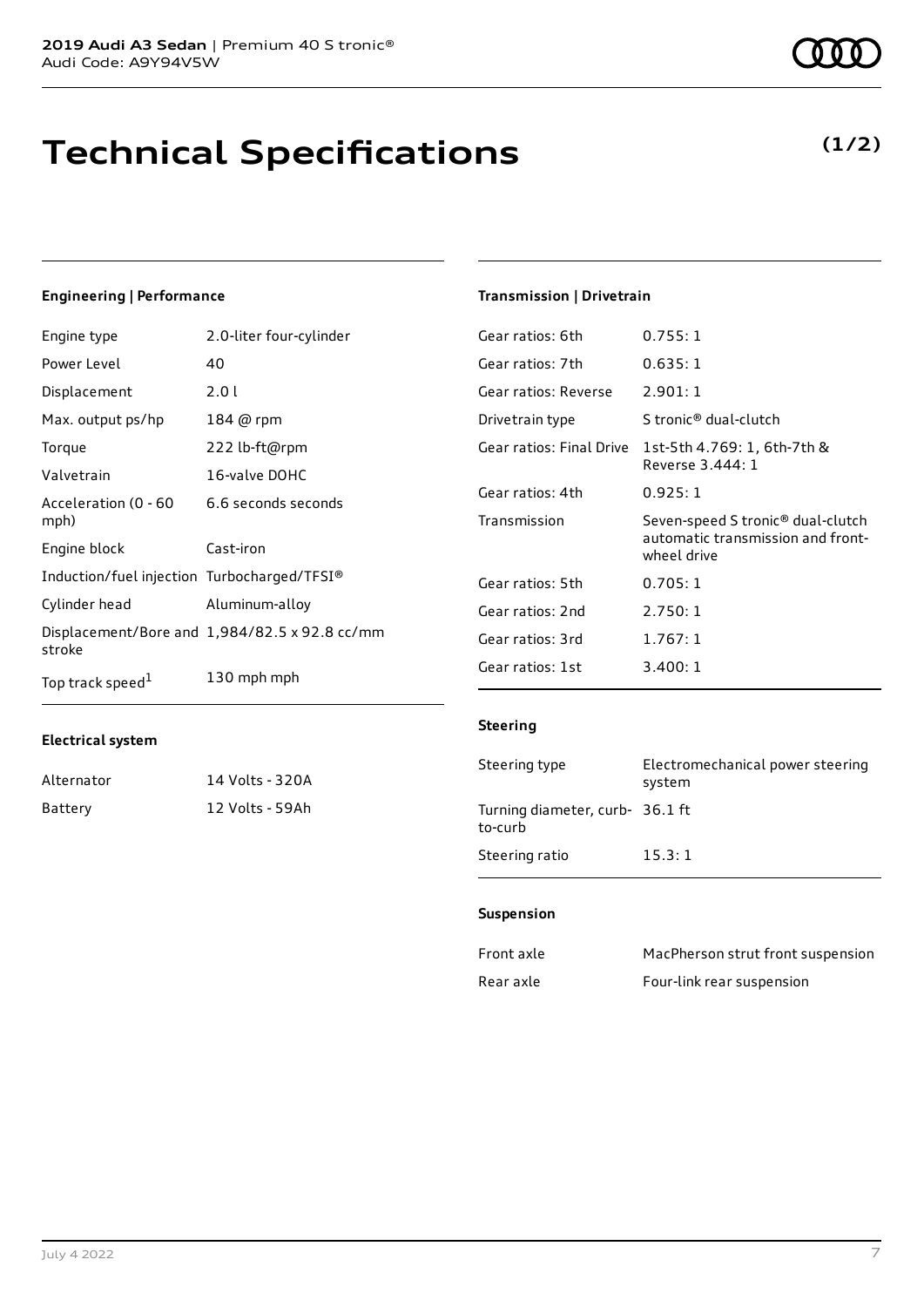# **Technical Specifications**

## **Brakes**

| <b>Front brakes</b>  | 12.3 (ventilated disc) in                                                                                           |
|----------------------|---------------------------------------------------------------------------------------------------------------------|
| Rear brakes          | 10.7 (solid disc) in                                                                                                |
| Parking brake        | <b>Electromechanical</b>                                                                                            |
| <b>Body</b>          |                                                                                                                     |
| Material             | Lightweight construction<br>technology - fully galvanized steel<br>unibody with aluminum hood and<br>front subframe |
| Corrosion protection | Multistep anti-corrosion protection                                                                                 |

### **Warranty | Maintenance**

| Warranty    | 4-year/50,000 mile Audi New<br>Vehicle Limited Warranty          |
|-------------|------------------------------------------------------------------|
| Maintenance | 12-month/10,000 mile NO<br>CHARGE first scheduled<br>maintenance |

#### **Interior measurements**

| Seating capacity                          | 4                                    |
|-------------------------------------------|--------------------------------------|
| Shoulder room, rear                       | 45.7 in                              |
| Head room with front<br>sunroof           | $36.5$ in                            |
| Leg room, rear                            | 31.9 in                              |
| Shoulder room, front                      | 54.8 in                              |
| Head room with rear<br>sunroof            | $36.1$ in                            |
| Head room, rear                           | 36.3 in                              |
| Leg room, front                           | $41.2$ in                            |
| Head room, front                          | 37.4 in                              |
| Cargo volume, rear<br>seatbacks up/folded | 9.9 / 7.1 with top down cu ft, cu ft |
|                                           |                                      |

## **Exterior Measurements**

| Height                        | 55.5 in                       |
|-------------------------------|-------------------------------|
| Length                        | 174.1 (174.3 with S line®) in |
| Wheelbase                     | 102.2 in                      |
| Drag coefficient              | 0.31 Cw                       |
| Overall width with<br>mirrors | 77.2 in                       |
| Track rear                    | 60.1 in                       |
| <b>Track front</b>            | 61.2 in                       |
| Curb weight                   | 3,439 lb                      |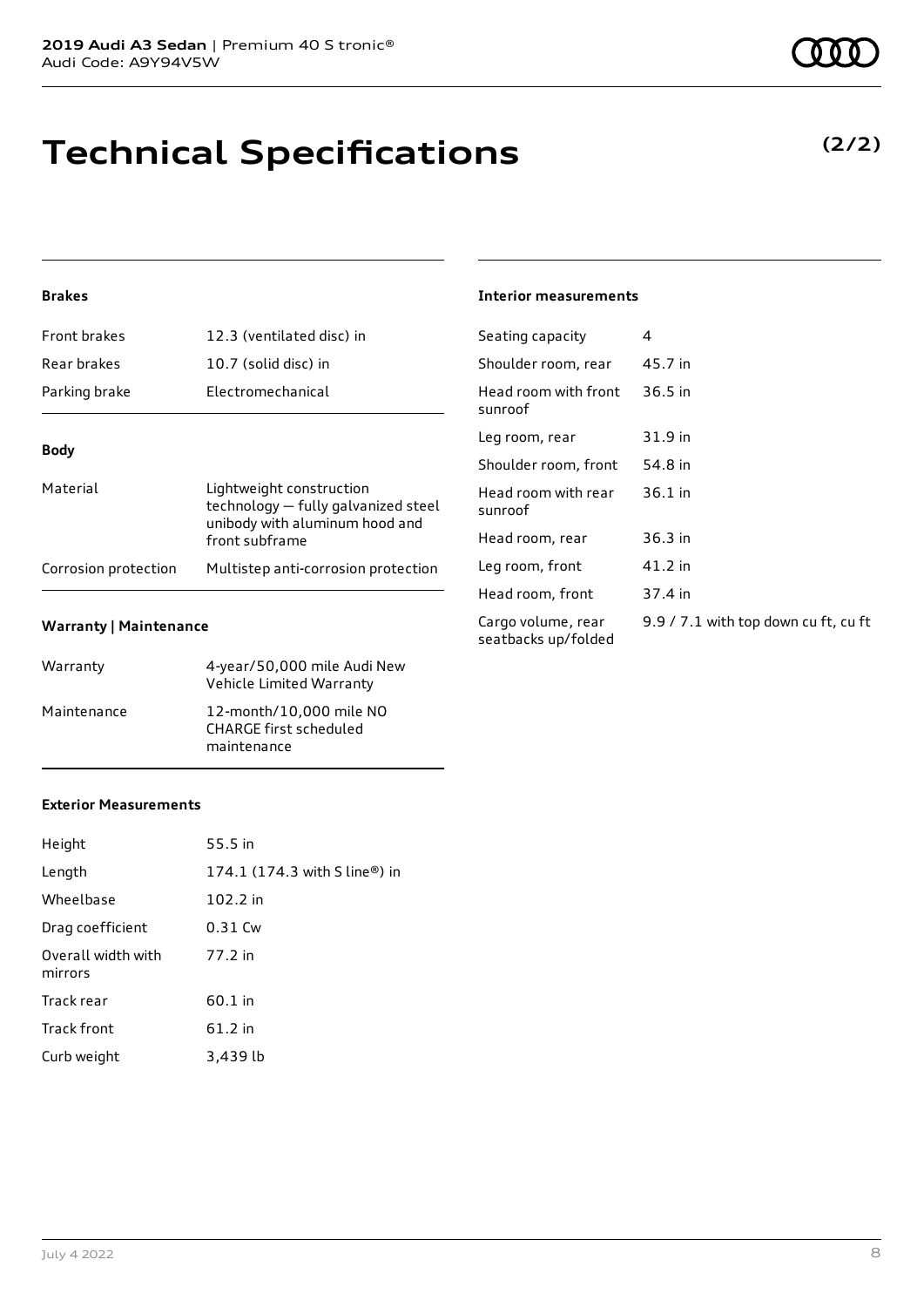# **Consumption- and emission**

**Consumption by NEDC**

combined 29 mpg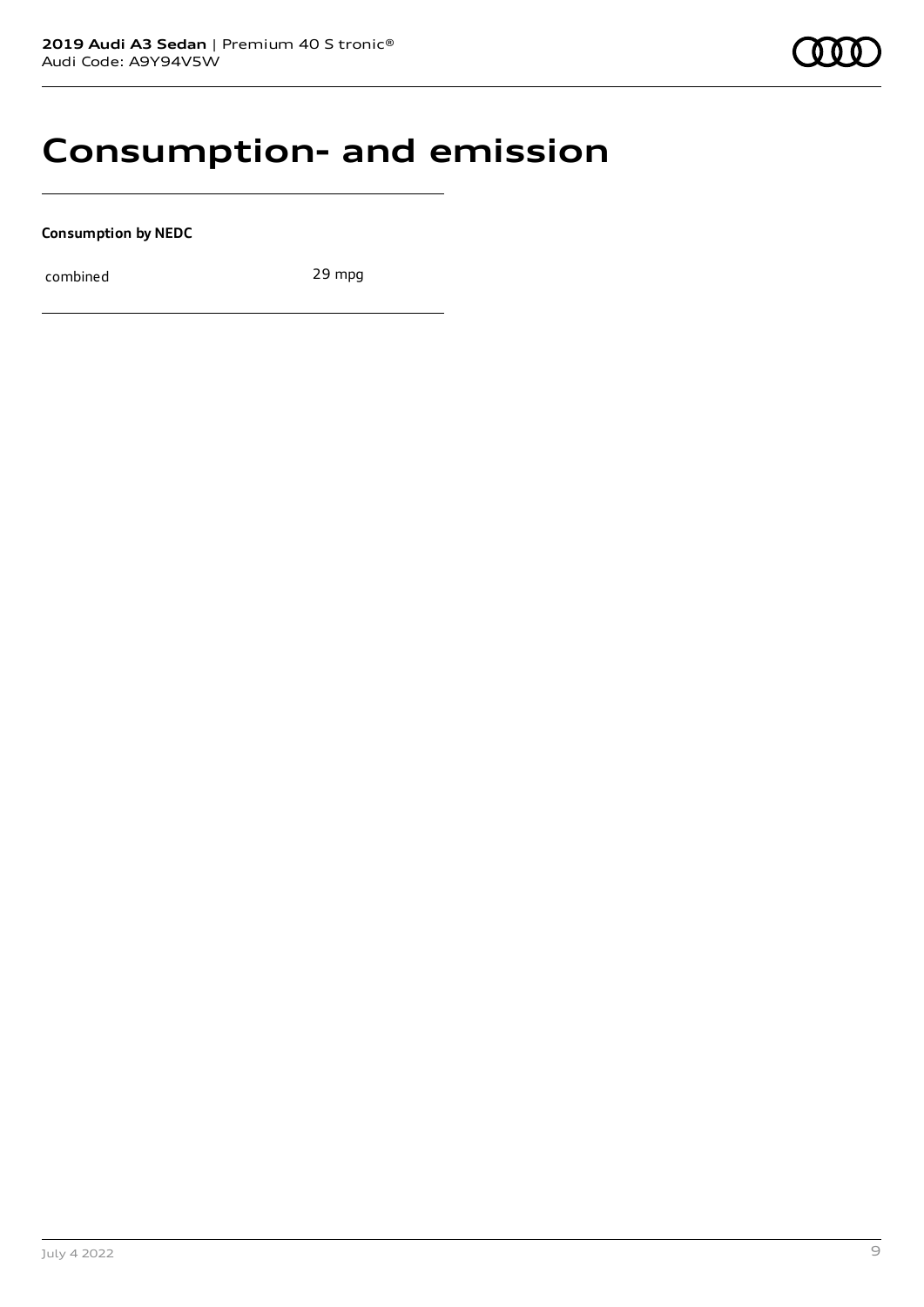

# **Contact**

Dealer **Audi Baton Rouge**

11955 Airline Hwy 70817 Baton Rouge LA

Phone: +12257541500 FAX: 2257519931

www: [https://www.audibatonrouge.com](https://www.audibatonrouge.com/)